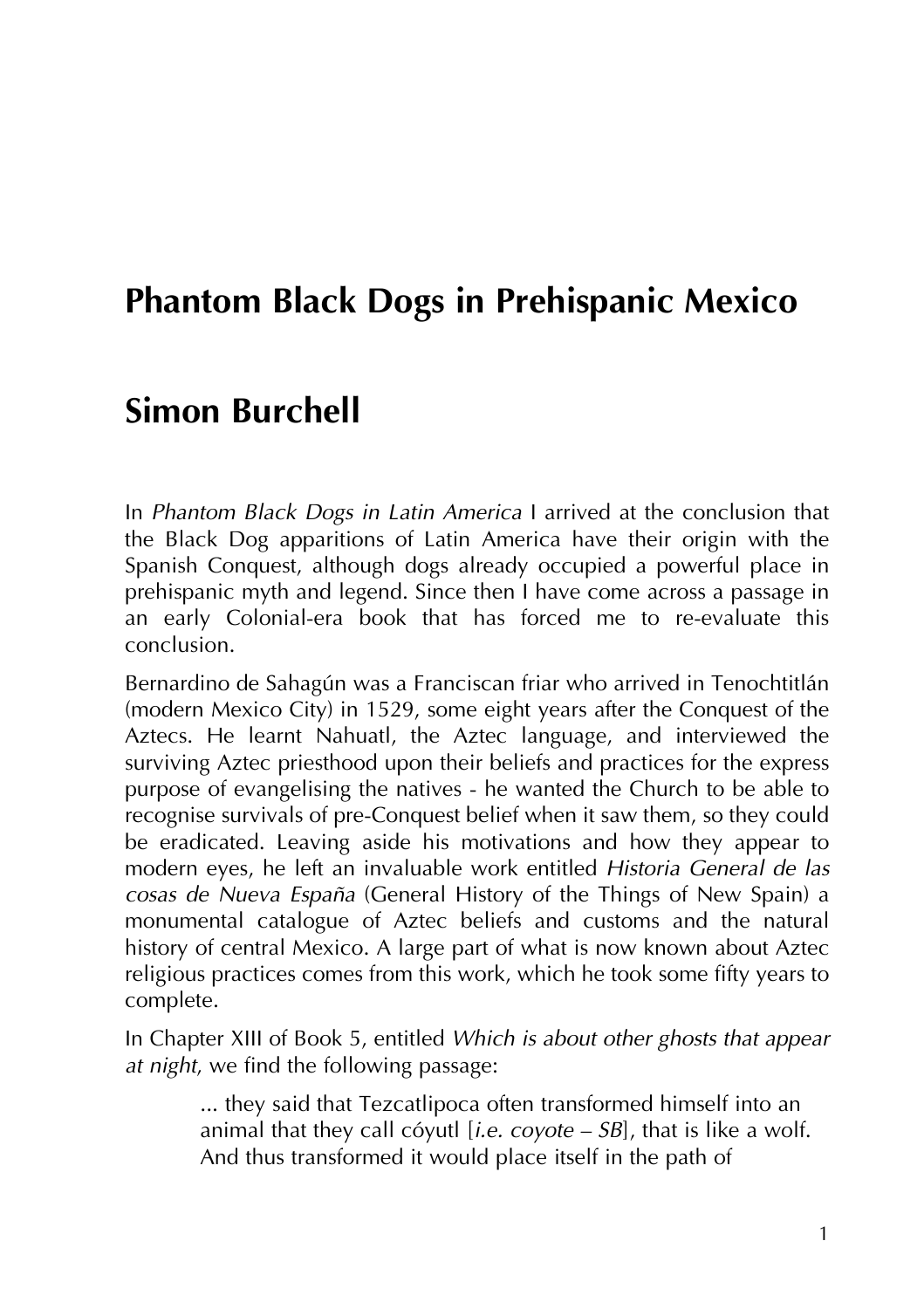## *Burchell*

travellers, blocking their path so they could not continue. And in this the traveller understood that some danger of thieves or robbers lay ahead, or that some other misfortune would occur upon the road ahead. (Sahagún 1577, 1989: 296)

This sounds very much like the actions of a typical Black Dog! That this is not a normal coyote is indicated by the fact that it is said to be a transformed god (Tezcatlipoca, Smoking Mirror, was one of the most important Aztec deities) and that this paragraph is included in a chapter that deals largely with supernatural apparitions. This short chapter contains details of three evil spirits that were said to appear in pre-Conquest times, followed by a brief note that the cry of the woodpecker was a bad omen, followed by the section that I have translated above. The only note of caution is that it places this reference directly after the only reference to a natural animal (the woodpecker). However, omens to do with natural animals were placed in preceding chapters, and Sahagún's entry on the nature and habits of the coyote contain no hint of such behaviour (in Book 11, Chapter I).

The *Handbook of Mesoamerican Mythology*, embedded in its entry on Tezcatlipoca, merely has:

> One had to watch out for Smoking Mirror (so named because one could not easily see him), for this skilled nahualli or magician...appeared in many places at many times, shape-shifting into many things. Sometimes this was helpful; if a coyote suddenly sprang at you, Tezcatlipoca was warning you that robbers were nearby and you ought to go home... (Read and González 2000: 252)

The entry cites Sahagún, presumably the same passage that I have translated, but interprets it as merely the sighting of a normal coyote which would not be my interpretation at all.

Although the conquistadors identified all pre-Columbian deities as demons, Tezcatlipoca was quickly (and specifically) branded as the Devil by the conquistadors. Sahagún identified him as Lucifer himself (Sahagún 1577, 1989: 70–1). In prehispanic times he was seen as the first magician and the embodiment of the forces of fate, night, darkness, violent storms and, interestingly, of crossroads. Whatever fortune or misfortune befell a man was laid at the door of this deity. Tezcatlipoca was also responsible for creating the first dogs - by transforming a man and woman into the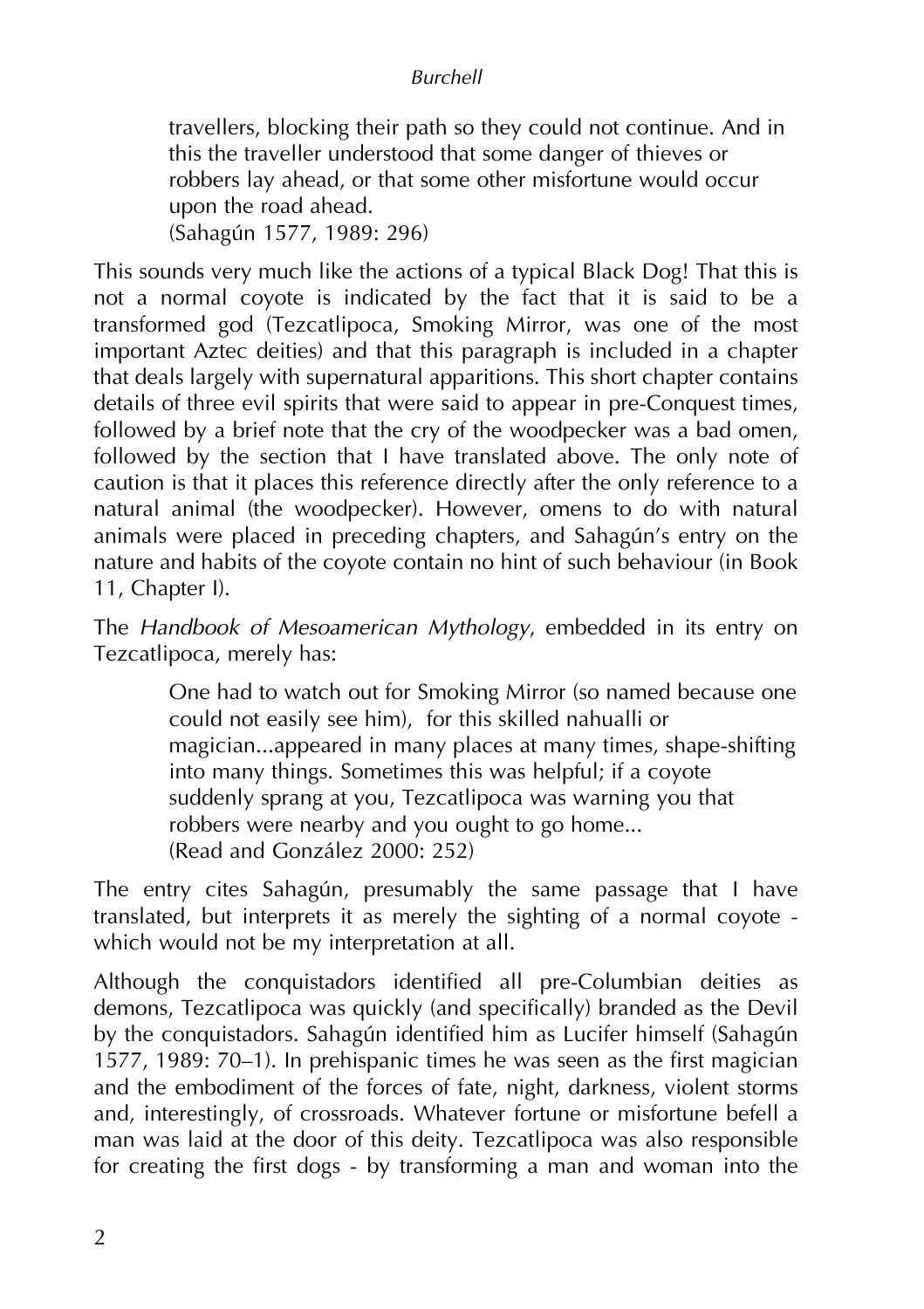animals. (Sahagún 1577, 1989: 38) (Read & González 2000: 165, 251) (Fernández 1992, 1996: 83–5).

Of interest here is that, with the Devil specifically being associated with Tezcatlipoca by the Conquistadors, we have the seamless merging of two traditions. The apparition of a supernatural coyote is a direct parallel to the phantom black dog of European tradition, which was associated with the Devil. This would help explain the transference of specifically European characteristics, such as the goat's hooves of the Mexican *nahual* or Central American *cadejo*.

In Mexico at least, the Black Dog is not just an incarnation of the Devil or a transformed sorcerer, it is the hybrid offspring of Tezcatlipoca, the Smoking Mirror. This seems to place Phantom Black Dogs in prehispanic times...it is not conclusive, of course, but is probably the closest that we can possibly get to a prehispanic account of a Black Dog apparition.

A phantom black dog that appeared to some highland Maya girls at a crossroads, a typical Black Dog habit, places it in the domain of Smoking Mirror, Tezcatlipoca (Lara Figueroa 1997: 52–3). The equivalent among the Maya of the Classic Period was Bolon Dz'acab (also known as K'awil or God K) who possessed many of the attributes later associated with Tezcatlipoca, such as a mirror on the forehead and a serpent in place of one leg (Garza 1999: 124–5), his Postclassic K'iche' Maya equivalent was Huracan. The modern highland Maya are obviously not prehispanic Aztecs but they both lie within the context of the same larger Mesoamerican culture - even if one ignores that the highland Maya kingdoms immediately prior to the Spanish Conquest were already strongly influenced by customs and beliefs from the distant Valley of Mexico (Adams 1977, 1996: 314–15), and the Conquistadors' Nahuatl-speaking Mexican allies left a lasting influence on the region (as demonstrated by placenames throughout the Guatemalan highlands now known by their Nahuatl equivalents).

That the long tradition of shape-changing sorcerers goes back over a thousand years is demonstrated in the photo overleaf, of a tenoned head which would once have projected from a prehispanic building. This sculpture was produced by the Cotzumalhuapa [sic] Culture, named from the nearby lowland Guatemalan town of Santa Lucia Cotzumalguapa, and dates to the Classic Period (250–900 AD). This poorly-studied culture showed strong affinities to central Mexico. It appears to show a priest or sorcerer, or perhaps a deity, transforming into a canine and would therefore be a direct forerunner of the modern Black Dog sightings which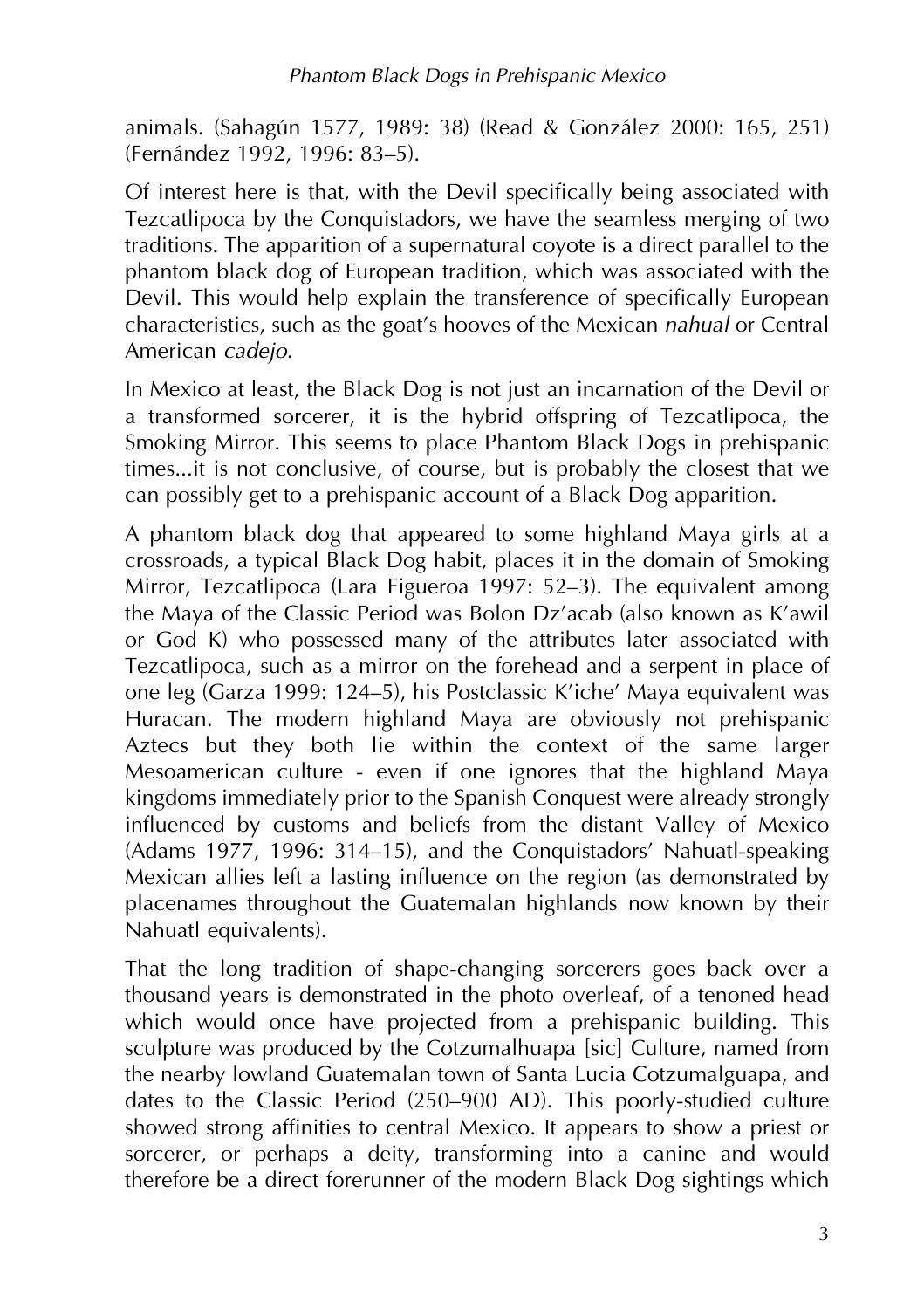

*This Classic Period (250–900 AD) sculpture on display at the Finca El Baúl near Santa Lucia Cotzumalguapa, Escuintla, Guatemala, appears to show a sorcerer transforming into a canine. Photo by the author.*

locals identify, in Mexico, as the *nahual* or the *hauy chivo*. Finca El Baúl, the sugar plantation on which it is found, is only 5 km from Finca Los Tarros, the site of a *cadejo* sighting recorded by Guatemalan folklorist Celso A. Lara Figueroa (Lara Figueroa 1997: 63–4).

A continuation of this tradition is evident in a tale told to me one night somewhere in the vast suburbs of Mexico City. My informant's family is originally from Nogales, a small village in Veracruz state, and the events described probably occurred in the 1930s. Around Nogales the *nahual* was said to be a sorcerer who could turn into a big black coyote or dog, with very big ears, but that was neither wolf nor truly a coyote. Some rumours started that various local people had animals stolen, from young goats to chickens. The local men gathered together to see what was going on, and they started talking about the *nahual*. Suspicion fell upon a newcomer to the village who had lived there some months but was still regarded with mistrust, since he lived alone and rarely spoke to anyone.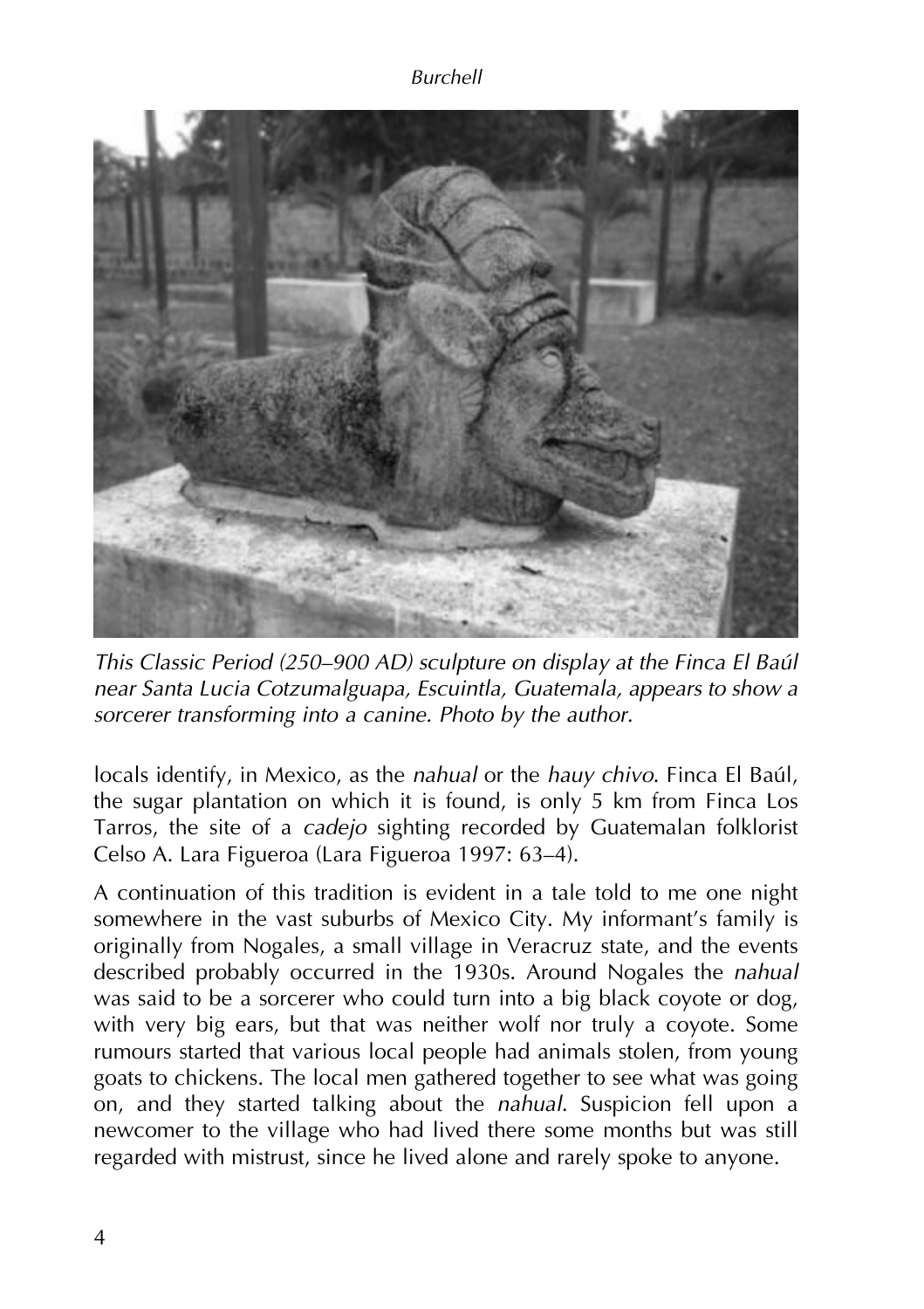About a dozen men gathered at night, armed with rifles and sticks. They took turns to keep a lookout at night in the fields. In the early hours of the morning on a dark, moonless night, the mysterious beast appeared. Two young men were sat on the ground, in their ponchos, smoking and chatting, when they felt an eerie presence. They turned to see an enormous animal that was practically on top of them, close enough that they could smell its foul breath. They could see it was neither a dog nor a coyote and had big red eyes. They were paralysed with fear but one friend was a little braver, he grabbed his rifle and fired but didn't hit it. Finally they recovered enough to shout the alarm but the creature had gone. Very early the next day they followed the tracks, which disappeared by the shore of the nearby lake. The villagers took the decision to seek out a sorcerer from Catemaco, a village famous for having the best sorcerers in Mexico. This sorcerer confirmed that a *nahual* was stalking the village and explained how to trap it.

Close to a chicken shed they had to sacrifice some hens and a goat, and put a candle inside a barrel lying on its side. They spilt the fresh blood of the sacrificed animals around the barrel and left a live hen there, then they began to wait. On the second night the creature came and the villagers shot and killed it, although they couldn't say what kind of animal it was. They dragged it away and hung the carcass up from a tree, and went home to rest. The next day when they came back, instead of an animal hanging from the tree, they found the stranger who had come to the village some months before. It was this person who turned himself into a Black Dog with spells in order to steal food (based upon a conversation with Roberto Sánchez, recorded by the author on the evening of 3rd March 2007 in Lomas de Atizapán, Atizapán de Juárez, Mexico City).

Returning to pre-Columbian times, when Aztec commoners died, they passed through the nine levels of the underworld, Mictlan. The first level was known as Apanoayan 'Where one crosses the river'. The deceased person found themselves on the shore of a wide, deep river. This shore was inhabited by many dogs that walked and swam there. If a dog recognised its former owner, it would swim to him and carry him across on its back (Sahagún 1577, 1989: 221). Since many dogs waited in Apanoayan for their owners, Apanoayan was also known as Itzcuintlan, the Place of Dogs. Whereas, red dogs helped their owners cross, white and black dogs refused - leaving our phantom dogs to roam the eternal twilight of the near shore, neither in the land of the living nor of the dead, a fitting place for the black and the white *cadejos* (Fernández 1992, 1996: 37–8)… although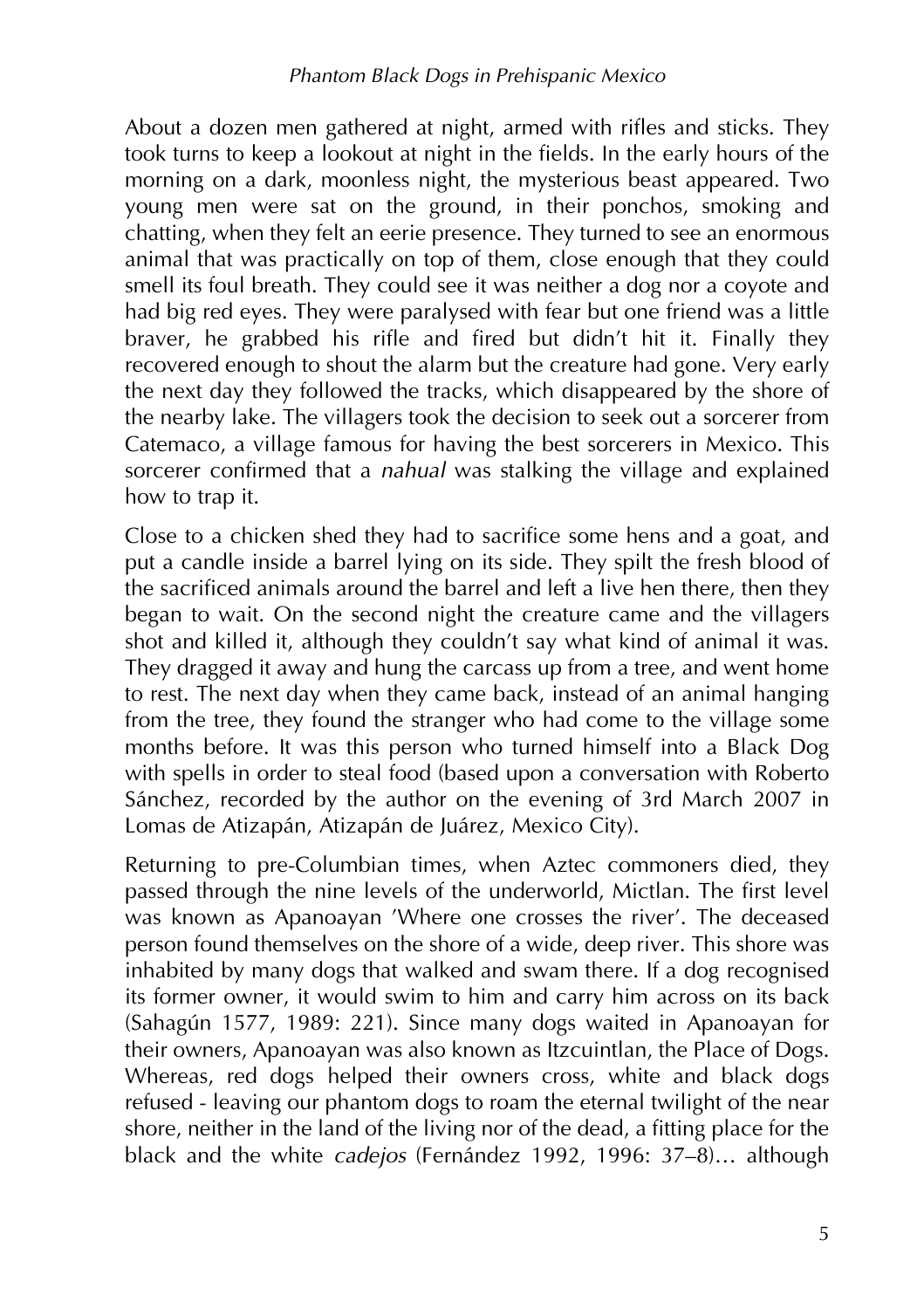#### *Burchell*

among some Mesoamerican cultures, it is a black dog that helps the dead to cross (Burchell 2007: 10).

People who drowned were said by the Aztecs to be victims of a monster called the *Ahuizotl*, the water-thorn beast. The *Ahuizotl* was a dog that dwelled underwater, by springs, river banks and canals. It would seize anyone who came too close with its claws or the hand on the end of its long tail and drag them into the depths. Their souls would be carried off to Tlalocan, one of the three Aztec paradises, ruled by Tlaloc, the god of rain (Fernández 1992, 1996: 46). This creature is rather like the Roy Dog of Portland, which also drags the unwary to a watery death. The *Ahuizotl* is portrayed in Aztec art as a dog with a long tightly coiled tail, and Sahagún has a lengthy description of it included in Chapter IV of Book 11 of his work, a section concentrating on the animals and plants of New Spain, where he supposes it to be a real animal:

> ...an animal called *ahuízotl*, notably monstrous in its body and in its acts...lives in springs or underground streams...It is the size of a small dog. Its fur is very *lezne* and short. Its ears are small and pointed. Its body is black and smooth. It has a long tail, and at the end of the tail a hand, like a person's hand. It has...hands and feet like a monkey...And if someone comes to the shore of the water where it lives, then it seizes them with the hand on its tail and drags them underwater, and carries them into the depths...In a few days, the water casts up the body of the drowned person, and it comes up without eyes and without teeth and without nails. The *ahuítzotl* took all these from it. The body has no wounds, except that it is covered with bruises...And...they used to say...that the *tlaloques* (*rain gods - SB*) had carried his soul to the Earthly Paradise...They also said that if someone saw this animal and was not afraid, then the animal would not attack him, which was a sign that he would die soon.

(Sahagún 1577, 1989: 720–1)

Some cryptozoologists have supposed this to be a description of some kind of otter, not unreasonably from its physical description, if one ignores the hand on the end of its tail and its unpleasant habit of dragging people to a watery death (e.g. Gable 1997). However, depictions in Aztec art are not particularly otter-like, looking very similar to Aztec depictions of coyotes, except for the tail. Here then, we have another phantom dog, carrying its victims across a body of water to the land of the dead. In the account of the *nahual* of Nogales, above, the tracks of the Black Dog disappeared near a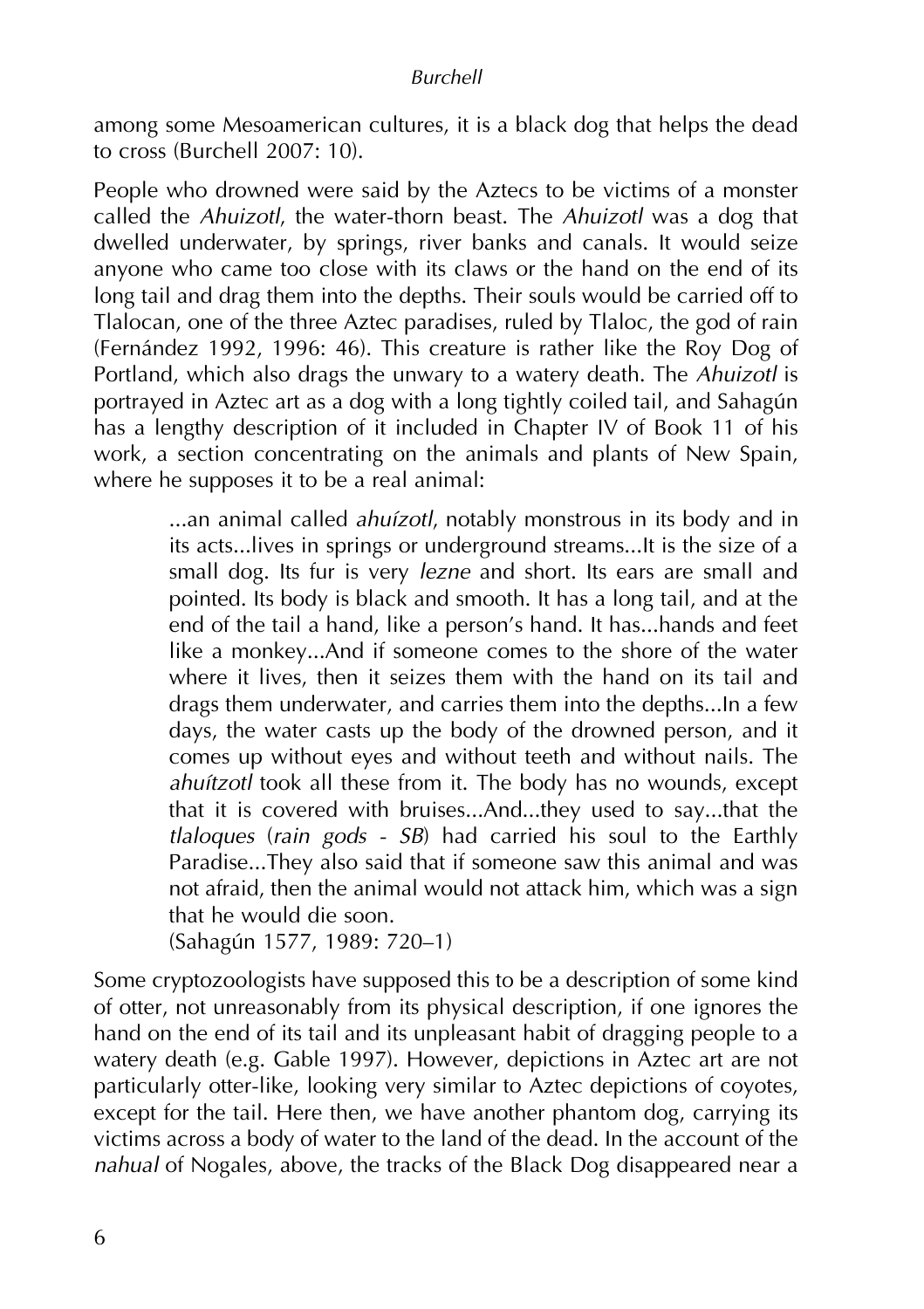body of water. It had disappeared back into the unknown, and returned across the water to the lands of myth and legend, where it rightly belonged.

These early-Colonial Era excerpts suggest that there was already a body of lore relating to paranormal canines in prehispanic Mesoamerica, which acted in many respects as phantom Black Dogs act today. They were already associated with omens of death, warnings of danger, water and crossroads, even before the presumed reinforcement of these associations when the pre-Columbian Mesoamerican tradition merged with the European tradition of Black Dogs as introduced in the cataclysmic clash of civilizations represented by the Spanish Conquest.

# **Note**

The excerpts from Sahagún are my own translations from the Spanish text referenced below.

# **Bibliography**

- Adams, Richard E. W., 1977, 1996, *Prehistoric Mesoamerica*, University of Oklahoma Press.
- Burchell, Simon, 2007, *Phantom Black Dogs in Latin America*, Heart of Albion.
- Fernández, Adela, 1992, 1996, *Dioses Prehispánicos de México*, Panorama Editorial, Mexico City.
- Gable, Andrew D., 1997, 'Two Possible Cryptids from Precolumbian Mesoamerica' in *The Cryptozoology Review* 2:1, Summer 1997. Downloaded March 2008 from www.fortunecity.com/roswell/siren/552/art\_mesoamerica.html
- Garza, Mercedes de la, 1999, 'The Sacred Forces in the Mayan Universe' in Arellano Hernández et al, *The Mayas of the Classic Period*, Consejo Nacional para la Cultura y las Artes (CONACULTA), Mexico.
- Lara Figueroa, Celso A., 1997, *Cuentos y Consejas Populares de Guatemala*, Editorial Artemis and Edinter, Guatemala City.